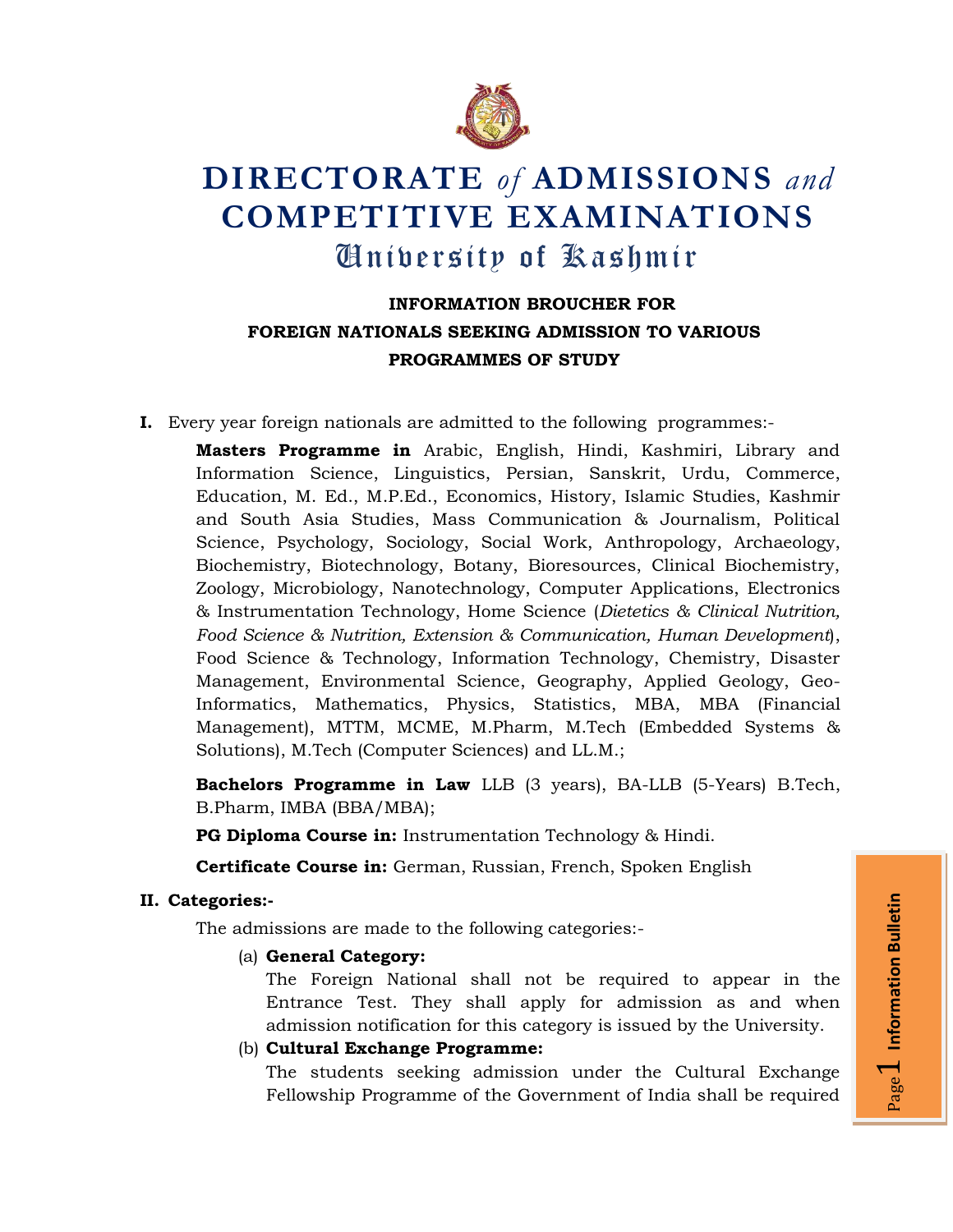to approach the **Indian Council for Cultural Relations, Azad Bhavan, IP State, New Delhi-110001, India**. In the event of their selection, the Council will be informed about their selection.

## **III: (a) Eligibility:-**

Foreign Nationals seeking admission in any of the categories under (a) and (b) above will have to satisfy the minimum eligibility criteria for admission to the various programmes of Study as prescribed by the University and reflected in Prospectus on University website.

#### **(b) Selection:**

In the event of their selection, candidates will be informed about their selection and their admission will be subject to the following conditions:-

- 1. Equivalence of their qualifying examination as prescribed by the University for various Programmes of study.
- 2. Production of Student-Visa in accordance with the revised Visa Policy of Government of India as also a Xerox copy of their Passport together with the original documents for verification.

#### **IV: Tuition /Other Fee**

- 1. Tuition Fee and other fees (annual) US \$2500
- 2. Hostel Lodging/Boarding (subject to availability) (annual) US \$1500

# **V: Vacations**

| Winter vacations | $1st$ January – February $28th$ |
|------------------|---------------------------------|
| Summer vacations | August (10 days)                |

#### **VI: Hostel Facilities**

University of Kashmir endeavors to provide residence facilities to almost all the outstanding students. There are **06** hostels which can accommodate around **1000** students.

The mess in the hostels is highly subsidized as students do not have to pay for the services of cooks, helpers, sanitation and other staff that have been provided to the hostels. The provision of meals in each of the Hostel is on "no profit no loss" basis. The actual running of the mess is controlled by the Mess Committee elected by the students themselves.

Hostel charges are nominal. Each hostel is provided with indoor and outdoor facilities for games and sports. Recreation facilities like TV and other facilities at the Campus are available.

Private accommodation is also available in the vicinity of the University. However, the University does not provide any specific information or suggestion regarding the private accommodation.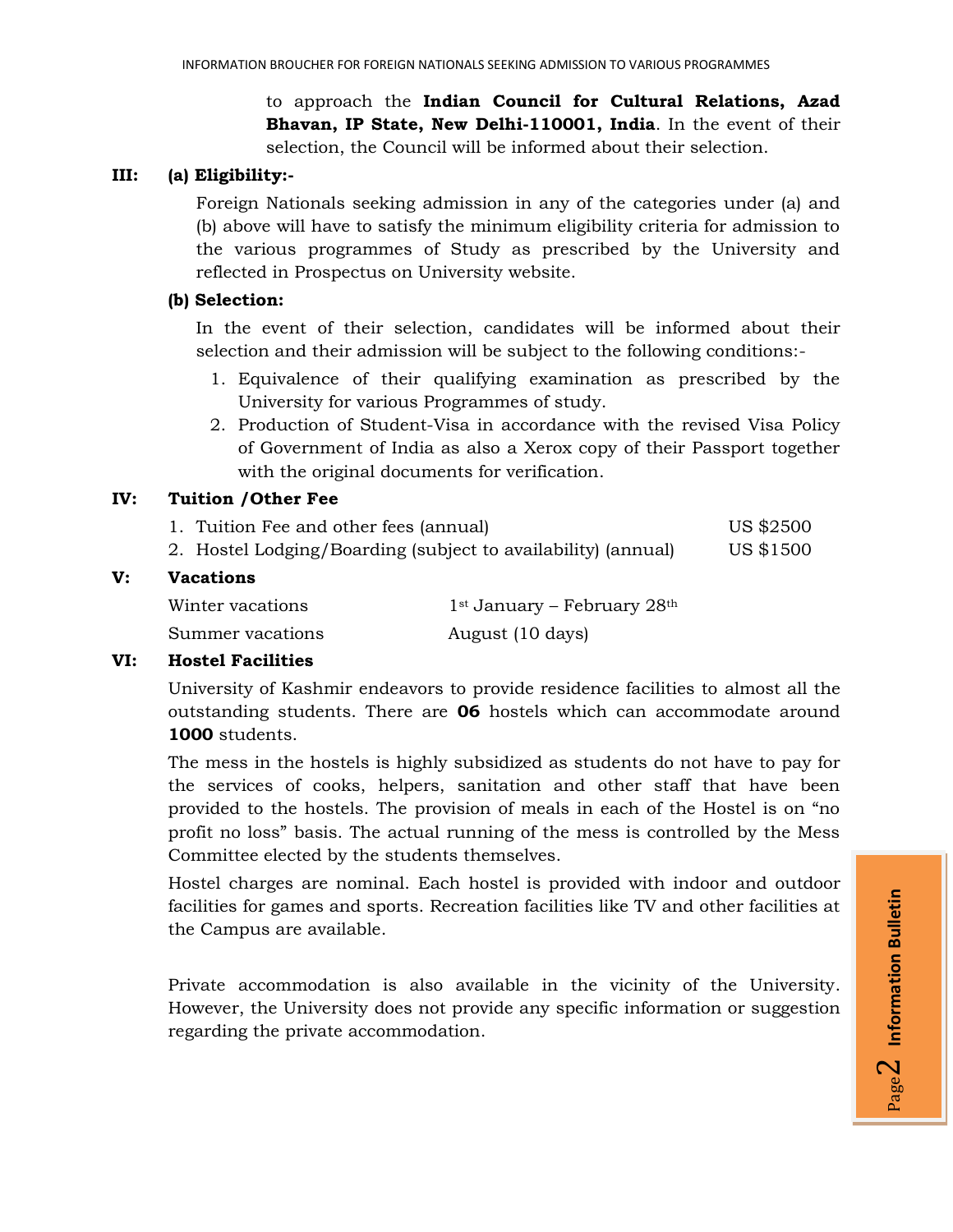#### **VII: Time Table for Admission**

| 1.7 | Last date of receipt of Complete prescribed<br><b>Application Form</b>                  | May 30, 2021         |
|-----|-----------------------------------------------------------------------------------------|----------------------|
| 2.  | Deadline for registration of candidates selected for<br>admission to various Programmes | <b>June 30, 2021</b> |

## **VIII: How to Apply**

- Step 1: Visit University website at [www.kashmiruniversity.net](http://www.kashmiruniversity.net/) and Click on Admissions
- Step 2: Download the prescribed format of the Application Form
- Step 3: Deposit a Processing Fee of Rs. 500/- or its equivalent in Foreign current in Account No. **000701010000001** at Jammu & Kashmir Bank Ltd, Hazratbal Branch, Srinagar, IFSC Code **JAKA0NASEEM**
- Step 5: Forward the Application Form through Surface Post and another copy through **Indian Council for Cultural Relations**, if applying under Clause II (b) above, alongwith all relevant Certificates and Documents asked for.

# **XI: Certificates/Documents required to be submitted by candidates alongwith the Application Form (hard copy) for admission to various Programmes:**

- a) Duly attested copies of Senior School/Secondary Certificate/ Bachelor's Degree, or any other Degree.
- b) Candidates who have passed the qualifying examination from a Foreign University should submit all the relevant information/documents which may justify the equivalence of their qualifications;
- c) Marks cards/Degrees in a language other than English should be got translated into English language and a copy of the same duly attested be attached;
- d) A character certificate from the Head of the Institution last attended;
- e) Details of bank account;
- f) Bank Receipt/Details of net-banking payment of Processing Fee;
- g) A certificate from the Bank of the applicant to the effect that sufficient funds are available in the account of the applicant to sustain his/her studies in India for the duration of the programme;
- h) Copy of passport;
- i) Medical insurance document/s. Candidates are required to submit medical insurance documents for the duration of the programme at the time of admission/registration;
- j) A brief write-up mentioning the reasons for applying for the Programme/s and how it is going to be useful for the applicant.

Page ო **Information Bulletin**